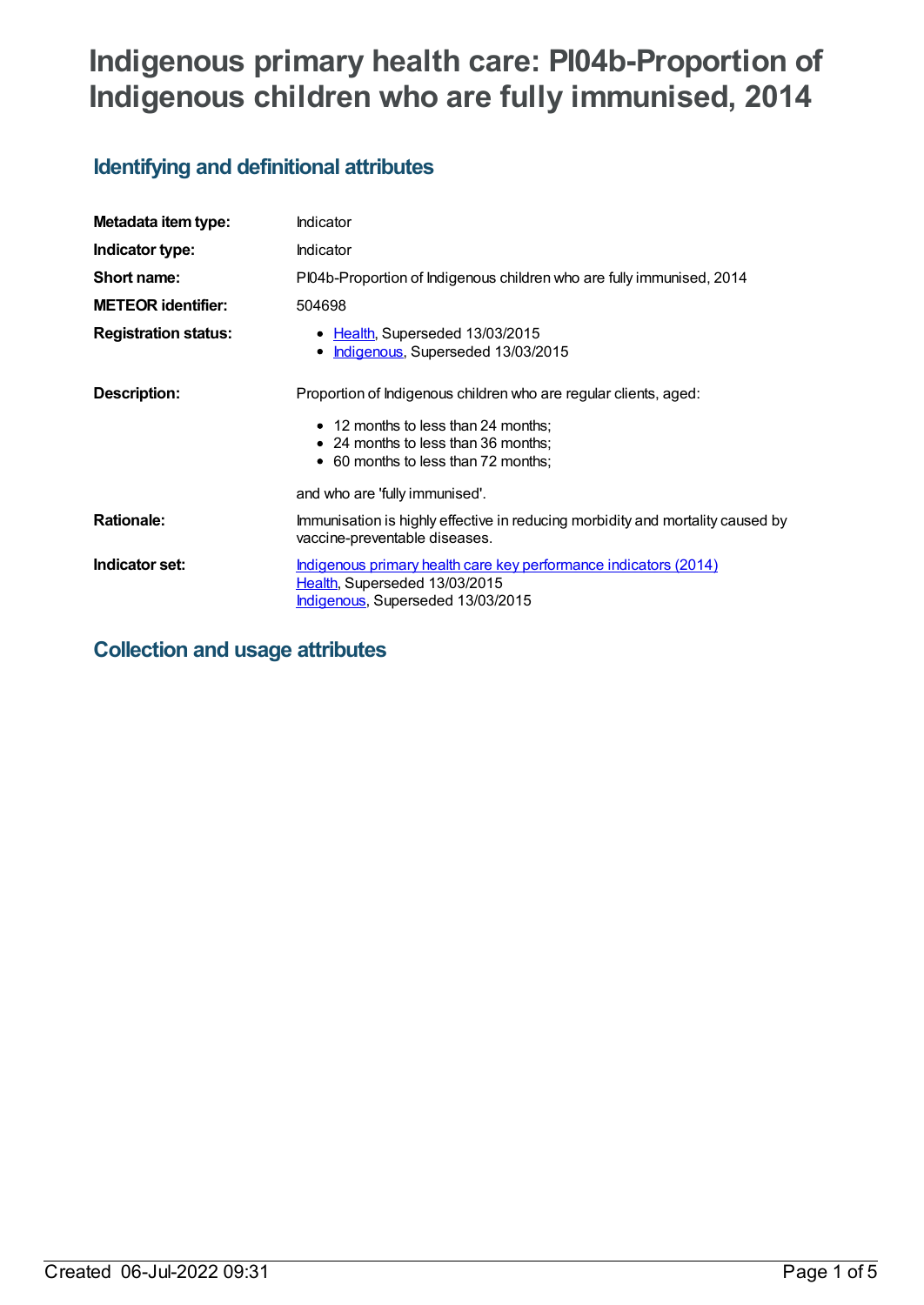#### **Computation description:** Proportion of Indigenous children who are regular clients, aged:

- 12 months to less than 24 months;
- 24 months to less than 36 months;
- 60 months to less than 72 months;

and who are 'fully immunised'.

|                     | 'Regular client' refers to a client of an OATSIH-funded primary health care service<br>(that is required to report against the Indigenous primary health care key<br>performance indicators) who has an active medical record; that is, a client who has<br>attended the OATSIH-funded primary health care service at least 3 times in 2<br>years. |
|---------------------|----------------------------------------------------------------------------------------------------------------------------------------------------------------------------------------------------------------------------------------------------------------------------------------------------------------------------------------------------|
|                     | Presented as a percentage.                                                                                                                                                                                                                                                                                                                         |
|                     | This indicator is calculated separately for each age milestone.                                                                                                                                                                                                                                                                                    |
|                     | 'Fully immunised' status is determined in accordance with the National<br>Immunisation Program Schedule. The childhood vaccinations essential to be<br>considered 'fully immunised' include:                                                                                                                                                       |
|                     | • DTPa (diphtheria, tetanus, pertussis)<br>• HiB (haemophilus influenzae type B)<br>$\bullet$ Polio<br>• Hep B (hepatitis B)<br>• MMR (measles, mumps, rubella).                                                                                                                                                                                   |
|                     | A child is considered 'fully immunised' if they have received the following<br>vaccinations by the specified age milestones:                                                                                                                                                                                                                       |
|                     | • At 12 months: 3 doses DTPa; 3 doses Polio; 2 or 3 doses HiB; 2 or 3<br>doses Hep B<br>• At 24 months: 3 doses DTPa; 3 doses Polio; 3 or 4 doses HiB; 3 doses Hep<br>B; 1 dose MMR<br>• At 60 months: 4 doses DTPa; 4 doses Polio; 2 doses MMR.                                                                                                   |
| <b>Computation:</b> | (Numerator ÷ Denominator) x 100                                                                                                                                                                                                                                                                                                                    |
| Numerator:          | Calculation A: Number of Indigenous children who are regular clients, aged 12<br>months to less than 24 months and who are 'fully immunised'.                                                                                                                                                                                                      |
|                     | Calculation B: Number of Indigenous children who are regular clients, aged 24<br>months to less than 36 months and who are 'fully immunised'.                                                                                                                                                                                                      |
|                     | Calculation C: Number of Indigenous children who are regular clients, aged 60<br>months to less than 72 months and who are 'fully immunised'.                                                                                                                                                                                                      |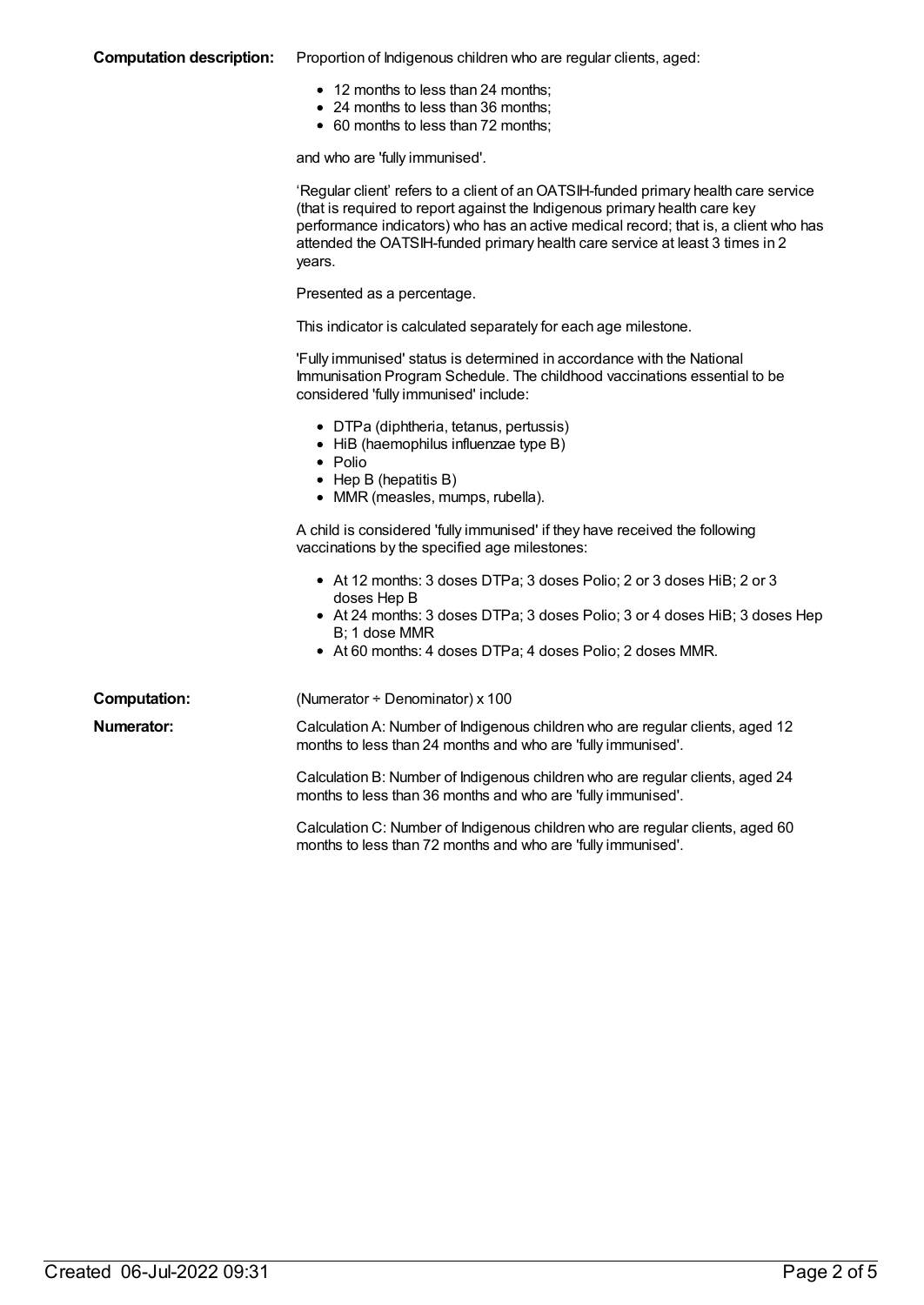[Person—Indigenous](https://meteor.aihw.gov.au/content/291036) status, code N

**Data Source**

[Indigenous](https://meteor.aihw.gov.au/content/430643) primary health care data collection

**NMDS / DSS**

[Indigenous](https://meteor.aihw.gov.au/content/504325) primary health care DSS 2014-15

**Data Element / Data Set**

[Person—age,](https://meteor.aihw.gov.au/content/303794) total years N[NN]

**Data Source**

[Indigenous](https://meteor.aihw.gov.au/content/430643) primary health care data collection

**NMDS / DSS**

[Indigenous](https://meteor.aihw.gov.au/content/504325) primary health care DSS 2014-15

**Data Element / Data Set**

[Person—regular](https://meteor.aihw.gov.au/content/436639) client indicator, yes/no code N

**Data Source**

[Indigenous](https://meteor.aihw.gov.au/content/430643) primary health care data collection

**NMDS / DSS**

[Indigenous](https://meteor.aihw.gov.au/content/504325) primary health care DSS 2014-15

**Data Element / Data Set**

[Child—fully](https://meteor.aihw.gov.au/content/457664) immunised recorded indicator, yes/no code N

**Data Source**

[Indigenous](https://meteor.aihw.gov.au/content/430643) primary health care data collection

**NMDS / DSS**

[Indigenous](https://meteor.aihw.gov.au/content/504325) primary health care DSS 2014-15

**Denominator:** Calculation A: Total number of Indigenous children who are regular clients and aged 12 months to less than 24 months.

> Calculation B: Total number of Indigenous children who are regular clients and aged 24 months to less than 36 months.

Calculation C: Total number of Indigenous children who are regular clients and aged 60 months to less than 72 months.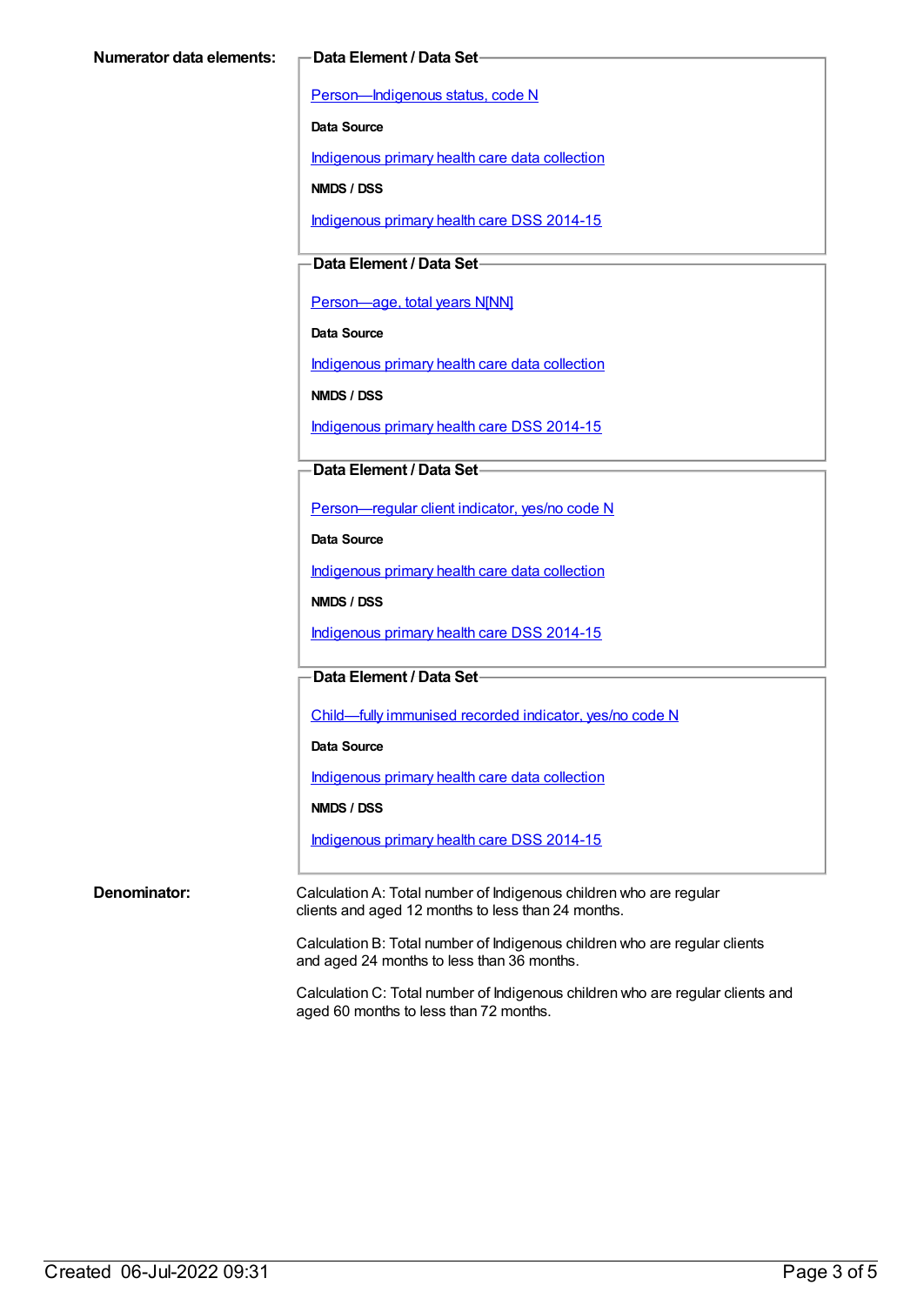| Denominator data |  |
|------------------|--|
| elements:        |  |

#### **Data Element / Data Set**

[Person—Indigenous](https://meteor.aihw.gov.au/content/291036) status, code N

**Data Source**

[Indigenous](https://meteor.aihw.gov.au/content/430643) primary health care data collection

**NMDS / DSS**

[Indigenous](https://meteor.aihw.gov.au/content/504325) primary health care DSS 2014-15

**Data Element / Data Set**

[Person—age,](https://meteor.aihw.gov.au/content/303794) total years N[NN]

**Data Source**

[Indigenous](https://meteor.aihw.gov.au/content/430643) primary health care data collection

**NMDS / DSS**

[Indigenous](https://meteor.aihw.gov.au/content/504325) primary health care DSS 2014-15

#### **Data Element / Data Set**

[Person—regular](https://meteor.aihw.gov.au/content/436639) client indicator, yes/no code N

**Data Source**

[Indigenous](https://meteor.aihw.gov.au/content/430643) primary health care data collection

**NMDS / DSS**

[Indigenous](https://meteor.aihw.gov.au/content/504325) primary health care DSS 2014-15

### **Representational attributes**

| <b>Representation class:</b> | Proportion |
|------------------------------|------------|
| Data type:                   | Real       |
| Unit of measure:             | Person     |

#### **Indicator conceptual framework**

| Framework and | Effective/Appropriate/Efficient |
|---------------|---------------------------------|
| dimensions:   |                                 |

### **Data source attributes**

**Data sources: Data Source**

[Indigenous](https://meteor.aihw.gov.au/content/430643) primary health care data collection

**Frequency**

6 monthly

**Data custodian**

Australian Institute of Health and Welfare.

### **Source and reference attributes**